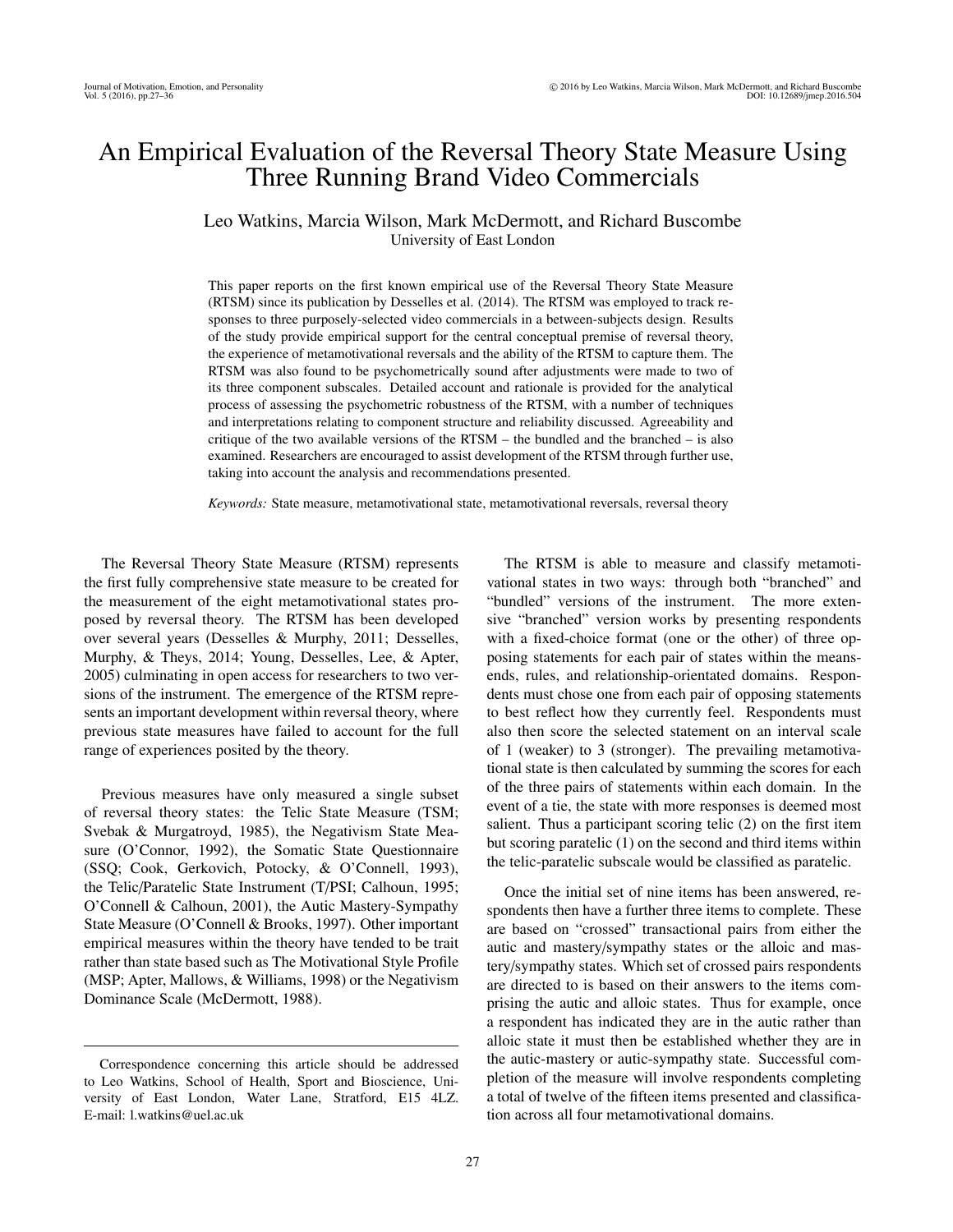In contrast to the longer and interval based scale of the branched RTSM, the bundled version works by presenting the same statements for each metamotivational state in a single choice, categorical manner. Instead of making three separate choices from pairs of opposing statements to determine the salient metamotivational state, respondents make a choice of one of two "bundles" of opposing statements. For example, a conformist "bundle" consisting of the statements (with the prefix "I wanted to"): Do what I'm supposed to do. Do what's expected of me. Do my duty. This process is carried out separately for the means-ends and rules orientated domains and is then followed by a choice of four bundles of statements reflecting the four crossed transactional states. Thus using the bundled version of the RTSM requires the completion of only three items.

#### Theoretical Underpinning of the Two Versions

In outlining the development of the RTSM, Desselles et al. (2014) identify the principal merits of each of the two versions. In addition to the obvious advantage of speed of completion and scoring, the authors point out that the bundled version carries two further benefits over the branched RTSM. Firstly, by presenting each metamotivational state using a combination of three statements, the bundled RTSM can be seen to provide a more thorough description of each state, clarifying for the respondent what is being measured. Secondly, by forcing a single choice between one state and another, it provides a clearer affirmation of an individual's metamotivational state than that comparing scores across two opposing states. This also better supports reversal theory's theoretical assertion of bi-stability; an individual is simply either in one state or another rather than being slightly more in one state than another.

However, in creating these advantages in efficiency and simplicity over the more complex branched version, the use of the bundled RTSM involves a significant trade off in the type of data it provides. In employing a dichotomous scoring method, the bundled RTSM provides categorical data, with the required non-parametric tests providing less analytical flexibility than their parametric counterparts. In addition Desselles et al. (2014) have also suggested that the combining of descriptive statements within the bundled version may cause confusion in some respondents.

In contrast, the branched RTSM carries the twin advantages of presenting respondents with a simple choice between two statements each time and the subsequent production of more versatile, parametric data. The Branched version of the RTSM can also claim to have investigated respondents' metamotivational state more thoroughly as it is in effect able to test each domain on three separate occasions. The limitation to the way the branched RTSM is structured however, is that the advanced branching logic would require the dynamic programming of an online instrument to function exactly as intended.

These differences in the two versions of the RTSM articulate an important objective in the development of the measure and in the study as carried out here; to assess whether they produce the same results when classifying participants. In addition to addressing this question, the current study presents an opportunity to test the psychometric robustness of the RTSM in an intervention-based study where states have been intentionally manipulated. The component structure of an instrument may vary from sample to sample (Hinkin 1995) therefore it is also valuable to examine the RTSM's structure on a different sample to that used by its authors.

#### Method

#### Design and Purpose

The current study was designed with the primary objective of measuring changes in metamotivational state in response to watching one of three purposely-selected video commercials. The commercials selected for the study were chosen following a rigorous reversal theory analysis of their content in a prior study. The current study intended to examine whether identified differences in the metamotivational states represented in the commercials resulted in differences in the states experienced by each video's audience. However, the focus of what is presented here is not to discuss any differences resulting as a function of each video but rather make rigorous examination of the instruments used.

## Sample

After being piloted on a small sample of both undergraduate and postgraduate students, the questionnaire survey was administered to a sample of 501 undergraduate students at a London university. The demographic profile of the sample was as follows; M age was 22.1 years  $(SD = 4.4)$ , with  $43.7\%$ males and 56.3% females. The sample was 36.9% White, 26.3% Asian, 23.9% Black, 9% mixed ethnicity, 2.3% Chinese or other and the remaining 1.9% undeclared.

# Materials

In addition to the outlined branched and bundled versions of the RTSM, three different video commercials were used to form the visual intervention component of the study. The commercials were purposely selected from leading brands in the running shoe market in which the content and duration of each video commercial was comparable. The three brands used were ASICS, Saucony, and Mizuno with the most recently available commercial video relating specifically to running at the time of the study's conception used for each brand. The brands chosen were particularly selected for their primary market position as running brands rather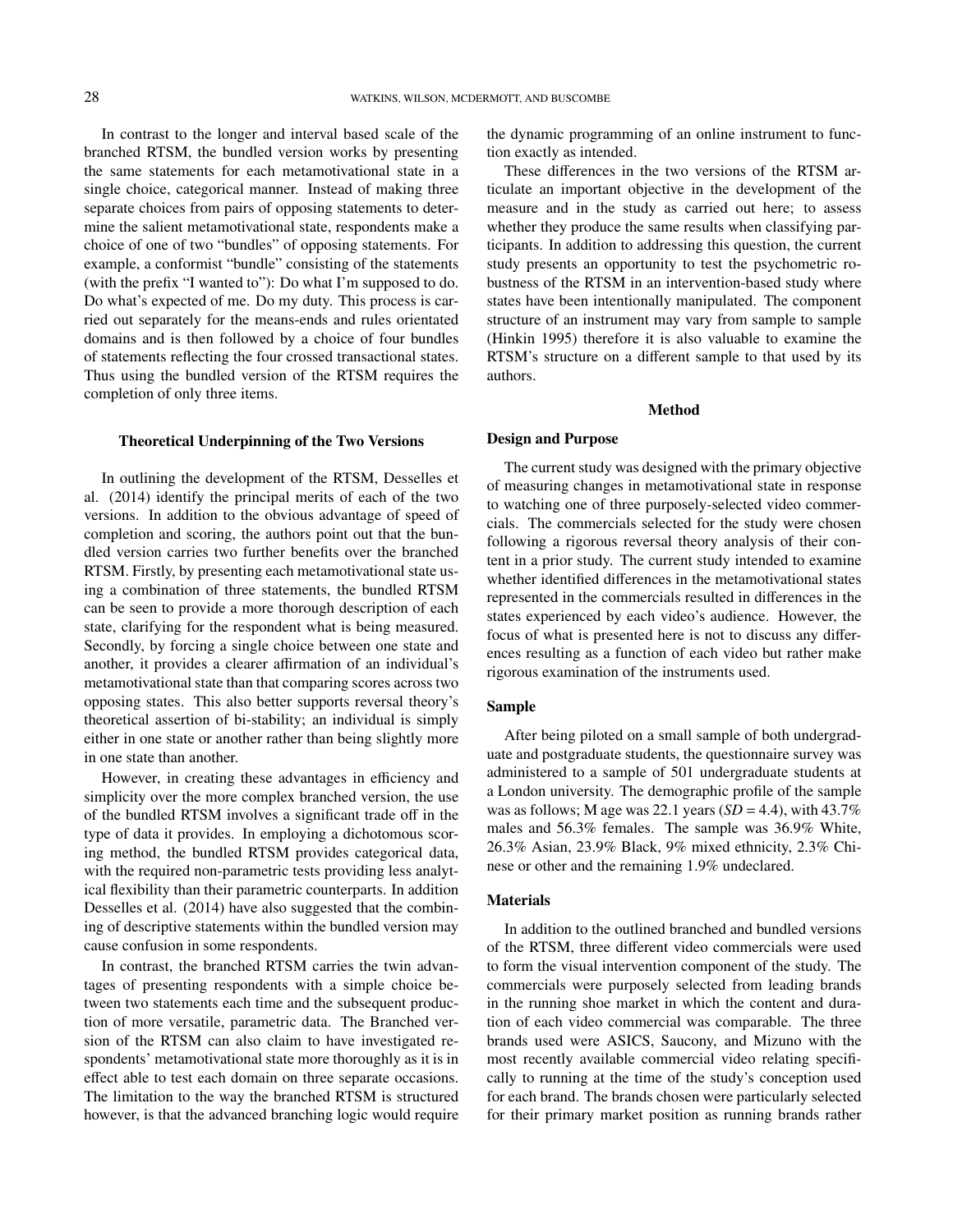than general or casual athletic brands. Each of the videos used was approximately one minute long with a clear focus on running. As much as was possible, each video was shown to approximately one third of the sample.

#### Procedure

Six separate groups of participants were recruited for the study. One of the three videos was shown to each group on a projector screen housed within in a lecture theatre setting. The three videos were split across the six participant groups, so that each video was shown to two different groups, with no group being shown more than one of the videos. On each of the six occasions data was collected, each participant involved in the study had clear and unobscured audio-visual access to the video material provided.

The study was administered using a pen and paper version of the RTSM. Participants were instructed to stop part way through to be shown one of three commercials before completing the questionnaire. As directed by the RTSM's authors, the process of randomizing items was followed to determine how they were displayed on the questionnaire. Since the questionnaire was unable to utilize dynamic programming, it was not possible to enforce the "adaptive questioning" (Desselles et al. 2014, p. 16) of the branched version's crossed transactional items. Therefore, participants were left to complete all 15 items with the irrelevant crossed transactional items then discarded upon data entry.

Participants completed the bundled RTSM in order to document their pre-video metamotivational state. They were then shown one of the three commercials. To measure any metamotivational changes, we asked the participants to then complete bundled RTSM a second time, documenting their post-viedo metamotivational state. Prior evaluation by Desselles et al. (2014) suggested several advantages of the bundled RTSM over the branched version in this situation, including concerns about the length of the branched RTSM. However, after wathcing the video participants did also complete the branched version of the RTSM (prior to the bundled). This was to enable assessment of how accurately the two versions documented the same metamotivational states.

#### Results

## Overview of Recorded States and Reversals

Using the bundled version of the RTSM as the postintervention measure, reversals were recorded across 14 of the 16 possible reversals (see Table 1). In total, 222 reversals were documented during the study, confirming both the phenomenological basis of reversal theory and the ability of the bundled RTSM to capture the phenomenology of reversals. The stimulus for these reversals and the extent to which they can be attributed to the intervention materials used presents

#### Table 1

*Metamotivational reversals documented using the bundled RTSM as a repeated measure.*

| Reversal Type:                       | N          | $%$ of         |
|--------------------------------------|------------|----------------|
| Pre-Post Measure                     | (Total)    | Respondents    |
|                                      | Pre-State) | from Pre-State |
| Telic-Paratelic                      | 34 (293)   | 11.6           |
| Paratelic-Telic                      | 43 (93)    | 46.2           |
| Conformist-Negativist                | 33 (359)   | 9.2            |
| Negativist-Conformist                | 12(29)     | 41.4           |
| Autic Mastery-Alloic Mastery         | 4 (108)    | 3.7            |
| Autic Mastery-Autic Sympathy         | 3(108)     | 2.8            |
| <b>Autic Mastery-Alloic Sympathy</b> | 0(108)     | $\mathbf{0}$   |
| <b>Autic Sympathy-Autic Mastery</b>  | 13(20)     | 65             |
| Autic Sympathy-Alloic Mastery        | 2(20)      | 10             |
| Autic Sympathy-Alloic Sympathy       | 0(20)      | $\mathbf{0}$   |
| Alloic Mastery-Autic Mastery         | 29 (56)    | 51.8           |
| Alloic Mastery-Autic Sympathy        | 2(56)      | 3.6            |
| Alloic Mastery-Alloic Sympathy       | 3(56)      | 5.4            |
| Alloic Sympathy-Autic Mastery        | 33 (84)    | 39.3           |
| Alloic Sympathy-Autic Sympathy       | 10(84)     | 11.9           |
| Alloic Sympathy-Alloic Mastery       | 1(84)      | 1.2            |

a key question for the study. However, it must be reiterated that this is not the focus of this particular paper.

### Principal Components

A Principal Components Analysis (PCA) was conducted in order to reduce and simplify the RTSM's variables into their primary descriptors (Jolliffe 2002). PCA for the current study was carried out on the first nine items of the branched RTSM comprising the telic-paratelic, conformist-negativist and autic-alloic pairs. It was not possible to include the alloic-mastery/alloic-sympathy pair due to insufficient cell size. Data was entered into SPSS (version 20) and cleaned of missing cases, reducing the sample to 395, still adequate in size to meet he criteria for performing PCA (e.g. Comfrey & Lee, 1992; Nunnally, 1978).

Principal components were identified using established criteria based on examination of eigenvalues (Kaiser 1970) and the scree plot (Cattell 1966). Rotation of identified factors was performed orthogonally since the theoretical structure of the RTSM implies that underlying factors would be uncorrelated. Varimax rotation was used in order to maximize variance of loadings between components (Tabachnick & Fidell, 2013). Retained factors were then subjected to a reliability analysis of their internal consistency.

Results of the initial PCA indicated there to be three principal components (see Tables 2 and 3), supporting the intended structure of the uncrossed pairs within the branched RTSM. However, this finding was not reflected satisfactorily across all factor-identifying methods used, leaving us to in-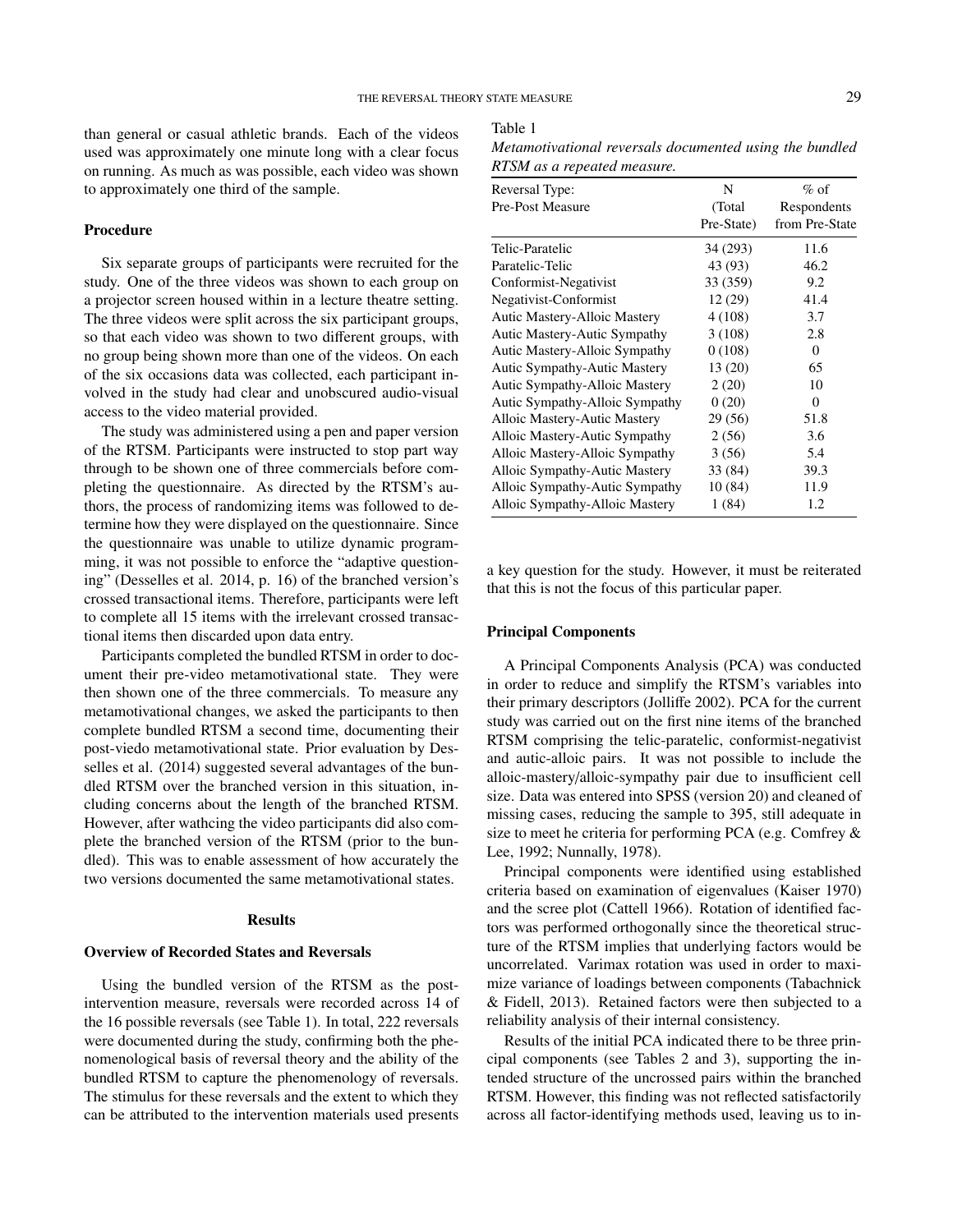|                        | Principal Components                                              |         |                |         |
|------------------------|-------------------------------------------------------------------|---------|----------------|---------|
| <b>Factor Loadings</b> |                                                                   |         |                |         |
| Pair                   | Item Anchor                                                       |         | $\overline{c}$ | 3       |
| TP <sub>3</sub>        | Accomplish something for the future/Enjoy myself at this moment   | .766    | .026           | .048    |
| TP <sub>2</sub>        | Do something serious/Do something playful                         | .709    | .132           | $-.174$ |
| TP <sub>1</sub>        | Do something crucial/Do something of no great concern             | .707    | .135           | .010    |
| AA1                    | Focus on my own needs/Focus on others' needs                      | .205    | .819           | $-.065$ |
| $AA$ 3                 | Do something for myself/Do something for others                   | .298    | .713           | $-.002$ |
| AA 2(r)                | Benefit Others/Benefit Personally                                 | $-.444$ | .613           | .170    |
| CN 2(r)                | Be defiant/Do my duty                                             | $-.247$ | $-123$         | .824    |
| CN <sub>3</sub>        | Do what's expected of me/Do the opposite of what's expected of me | .535    | .177           | .582    |
| CN 1                   | Do what I'm supposed to do/Do what I'm not supposed to do         | .546    | .293           | .455    |

*Rotated Factor Loadings for the Uncrossed pairs of the Branched RTSM – Initial Three-Factor Solution.*

Bold = significant loadings,  $TP = Telic/Paratelic$ ,  $CN = Conformist/Negativist$ ,  $AA = Autic/Alloic$ ,  $(r) =$ Reverse coded item (items were randomized in both the order each anchor was coded and the order each item was presented).

Table 3

*Component Reliabilities for the Uncrossed pairs of the Branched RTSM – Initial Three-Factor Solution.*

| Number<br>of items | Component/<br><b>Metamotivational Domain</b> | Cronbach's<br>Alpha |
|--------------------|----------------------------------------------|---------------------|
| 3                  | Telic-Paratelic                              | .714                |
| 3                  | Conformist-Negativist                        | .433                |
| $\mathcal{R}$      | Autic-Alloic                                 | .506                |

vestigate whether a four-component structure was more realistic. For the criteria based on eigenvalues, three factors emerged with values above 1, accounting for 62.0 % of total variance across the nine variables. This amount of variance is less than the levels of >80% (Floyd & Widaman, 1995) or >70% (Jolliffe 2002) of variance that some authors have suggested needs to be accounted for. However, it may not always be realistic to account for such high levels of variance, with Streiner (2003) indicating any level of variance over 50% to be sufficient.

Whether the variance accounted for by non-retained components can be considered less than significant is of equal importance to establishing the acceptable levels of variance explained by a component structure. Rummel (1970) suggested that the retention of components should only cease once the level of "trivial variance" (Ford, MacCallum & Tait, 1986, p. 294) is left unaccounted for. However, interpreting what is and is not "trivial" can prove both ambiguous and highly subjective.

Whilst the variance accounted for by the first two components is clearly significant (32.4% and 15.9% respectively), judging the significance of variance explained by the next two components is more complex. In the current study, the third and forth components accounted for 13.7% and 9.4% of total variance respectively. It is questionable whether the drop in total variance explained between the two components is sufficient to satisfy Rummel's (1970) protocol for ceasing the retention of factors.

When looking at the proximity to an eigenvalue of 1.0 of the third and forth components in the current study, it could be argued that sound justification is also lacking for only retaining three components. The eigenvalues of the third (principal) and fourth (non-principal) components were 1.23 and 0.85 respectively. Inflexible adherence to the >1.0 eigenvalue rule can be seen as problematic when values are either side of 1.0 and judgments are often arbitrary in nature (Ford et al. 1986). With this in mind, Jolliffe (1972) suggested lowering the eigenvalue level for retaining components to 0.7. So even if a component has an eigenvalue of <1.0 it may still be wise to retain it if can still be said to account for a "significant" amount of variance.

Difficulties in interpreting factors based on the criteria of eigenvalues and variance explained may be overcome through the administration of the scree test (Cattell, 1966). When the scree test was performed on the distribution of factors in the current study, the existence of a four-, rather than three-component solution appeared more prominent. This suggested component solution supports Floyd and Widaman's (1995) assertion that results of a scree test may involve the retention of factors with eigenvalues notably under the value of 1.0.

Although running counter to the theoretical structure assumed by the RTSM, the next stage in the PCA process was to investigate the feasibility of a four-component solution by examining individual factor loadings. In addition to providing the pattern of loadings, examination of component load-

Table 2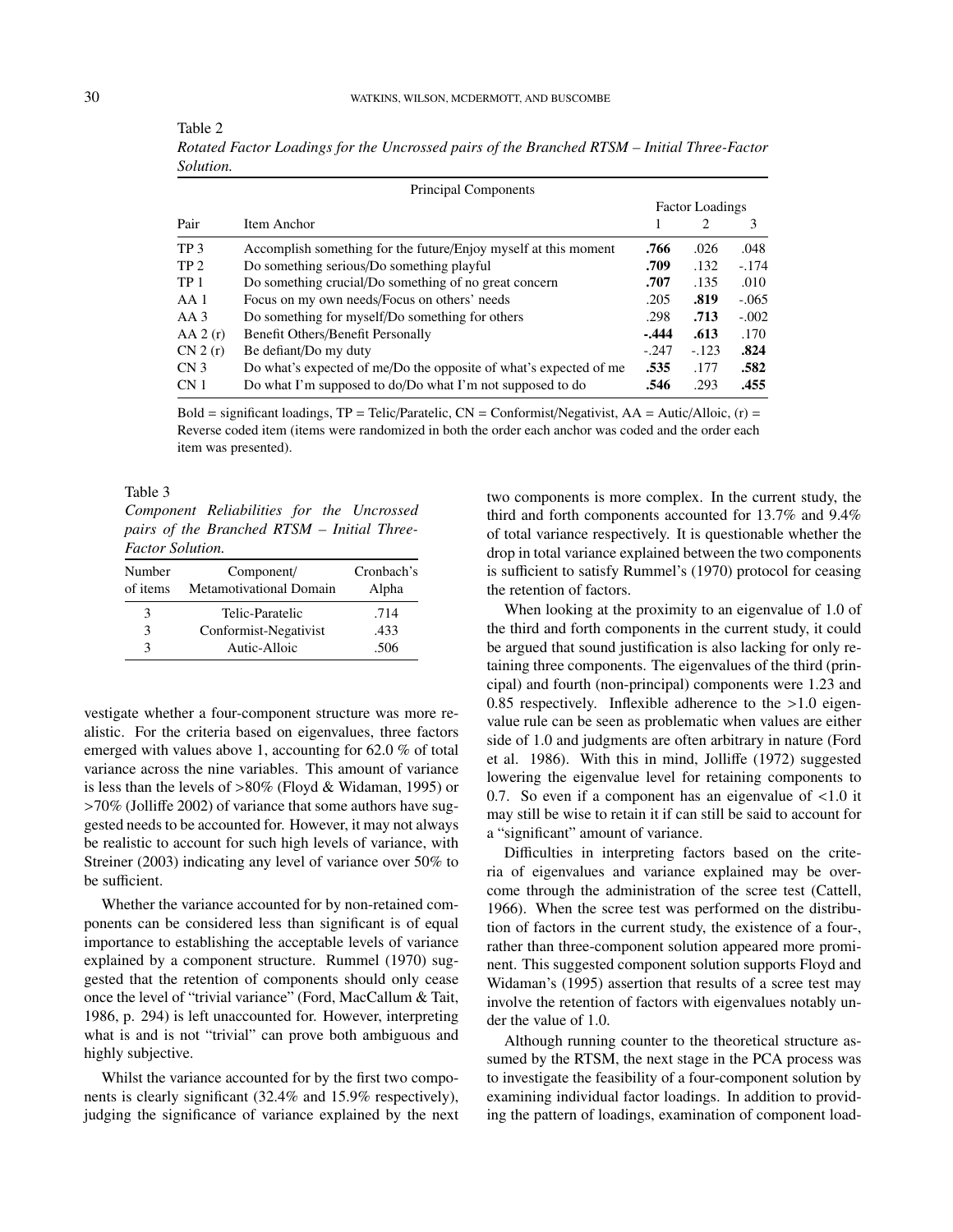|                 | Principal Components                                              |                        |        |         |         |
|-----------------|-------------------------------------------------------------------|------------------------|--------|---------|---------|
|                 |                                                                   | <b>Factor Loadings</b> |        |         |         |
| Pair            | Item Anchor                                                       |                        | 2      | 3       | 4       |
| TP <sub>2</sub> | Do something serious/Do something playful                         | .829                   | .142   | .006    | $-.043$ |
| TP <sub>3</sub> | Accomplish something for the future/Enjoy myself at this moment   | .777                   | .021   | .248    | $-.075$ |
| TP <sub>1</sub> | Do something crucial/Do something of no great concern             | .706                   | .139   | .223    | $-.063$ |
| AA 1            | Focus on my own needs/Focus on others' needs                      | .179                   | .797   | .107    | .199    |
| $AA$ 3          | Do something for myself/Do something for others                   | .082                   | .771   | .303    | $-.037$ |
| CN <sub>3</sub> | Do what's expected of me/Do the opposite of what's expected of me | .205                   | .133   | .817    | $-.027$ |
| CN <sub>1</sub> | Do what I'm supposed to do/Do what I'm not supposed to do         | .247                   | .269   | .718    | $-.031$ |
| AA 2(r)         | Benefit Others/Benefit Personally                                 | $-.087$                | .322   | $-.203$ | .836    |
| CN 2(r)         | Be defiant/Do my duty                                             | $-.160$                | $-451$ | .441    | .641    |

Table 4 *Rotated Factor Loadings for the Uncrossed pairs of the Branched RTSM – Forced Four-Factor Solution.*

Table 5

*Component Reliabilities for the Uncrossed pairs of the Branched RTSM – Forced Four-Factor Solution.*

| Number<br>of items | Component/<br><b>Metamotivational Domain</b> | Cronbach's<br>Alpha |
|--------------------|----------------------------------------------|---------------------|
| 3                  | Telic-Paratelic                              | .714                |
| $\mathfrak{D}$     | Conformist-Negativist                        | .621                |
| $\mathfrak{D}$     | Autic-Alloic                                 | .656                |
| 2                  | <b>Reversed Items</b>                        | .332                |

ings can also establish the sufficient worth of items within each component. Item loadings less than 0.40 are generally accepted to be less than significant (Clark & Watson,1995; Floyd & Widaman, 1995; Ford et al. 1988) and so an item must load significantly on one component. Items that crossload are seen to be lacking in clear distinction of what it is they are measuring, or are indicative of a general factor.

In order to obtain accurate component loadings for a fourcomponent solution, the PCA had to be re-run for the nine variables comprising the uncrossed RTSM branched items (see Tables 4 and 5). This time an extraction based on four components was specified instead of the extraction criteria based on eigenvalues used previously. When examined, the pattern of loadings supported the intended structure of the RTSM for the first three components. The first seven items accounted for in these three components all exhibited loadings >0.70 and no cross-loadings based on criteria of >0.40 for significant loadings.

However, the forth component of the analysis consisting of the second items from the autic-alloic and conformistnegativist pairs respectively, proved a greater challenge to explain. Descriptions of all items included in the analysis were then examined and it was noticed that both items loading onto the forth component (thus separately from the intended theoretical structure) had been reverse coded. That is

to say, the order in which the two sides of the metamotivational pair expressed were presented was opposite to the rest of the items.

Further consultation of psychological and methodological literature reveals the potentially harmful impact that such reverse-coded items can have. It has been suggested that the use of reverse-coded items can have the effect of reducing validity (Schriesheim & Hill, 1981) and producing systematic error in respondents (Jackson, Wall, Martin, & Davids, 1993). Traditionally, reverse-scored items have been employed to address the issue of response pattern bias, based on recommendations from authors such as Likert (1932). However, Hughes (2009) states there to be little empirical support for following this practice. Most tellingly for the current study, both Schmitt and Stults (1985) and Hughes (2009) warn that reverse-coded items will often load on a separate factor or component to all other items in a measure.

With the results of the current study appearing to support this view, the conclusion may be elimination of the two reverse-coded items from the measure. However, in deciding on the most appropriate component structure to adopt, it is important to explore a range of alternatives and to "examine the interpretability of alternative factor solutions" (Floyd & Widaman, 1995, p. 292). It must also be stressed that the result of eliminating any of the nine items under analysis would result in at least one component containing only two variables. Whilst it is possible to justify such a course of action, the resultant creation of a two-item component is less than desirable. Most authors are in agreement that a single component or factor should contain a minimum of three variables (e.g. Cook, Hepworth, Wall, & Warr, 1981; Tabachnick & Fidell, 2013).

With these considerations in mind, the factor loadings of the original three-component solution (based on eigenvalues >1.0) were examined (see Table 2). The (varimax) rotated component solution generally supported the three separate structures of the telic-paratelic, conformist-negativist and autic-alloic pairs of items. However, factor loadings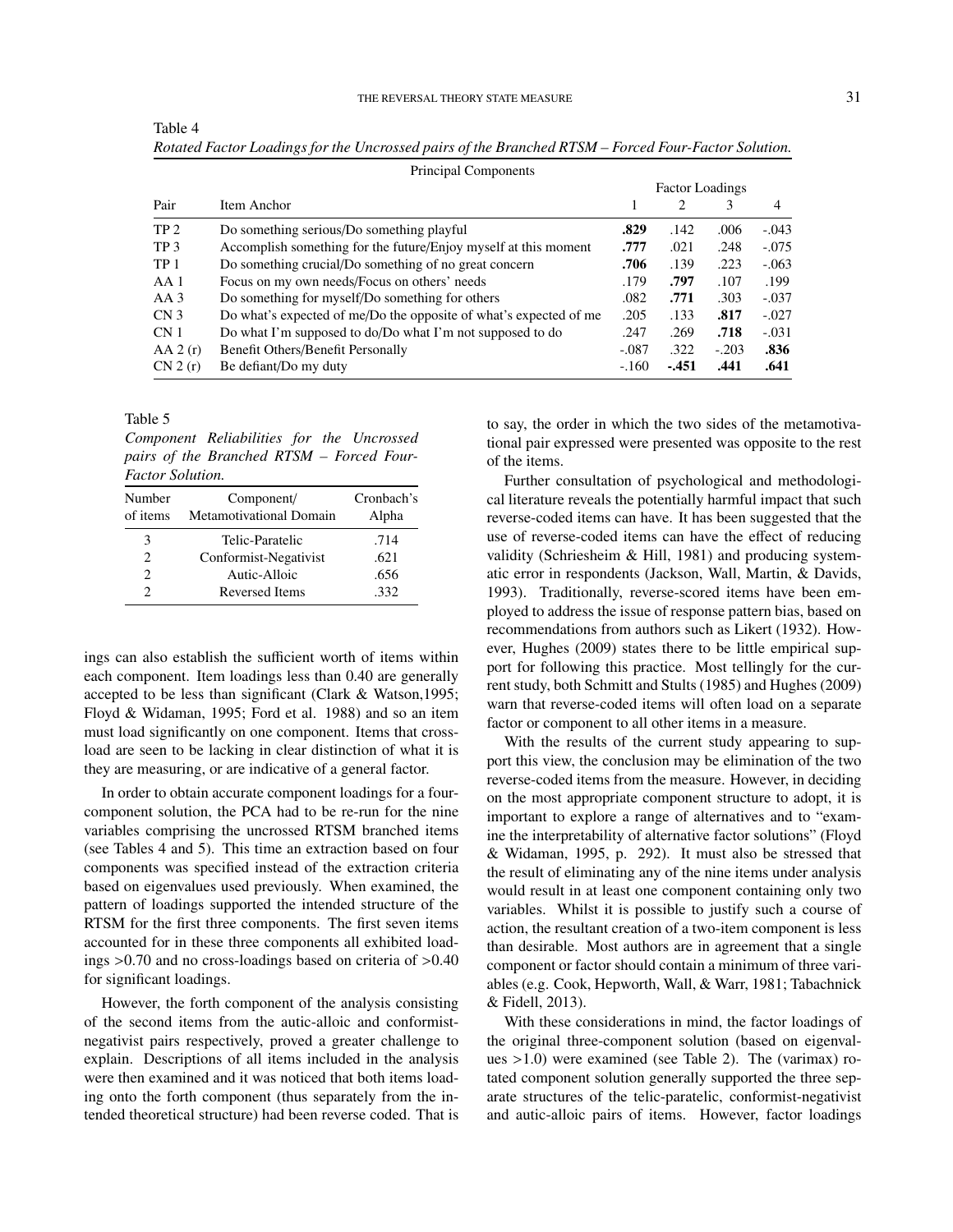| ×       | ۰ |
|---------|---|
|         | ٠ |
| ۰.<br>٠ |   |

Table 6

*Rotated Factor Loadings for the Uncrossed pairs of the Branched RTSM – Forced Three-Factor Solution with Reverse-Coded Items Removed.*

| Principal Components |                                                                   |      |         |      |  |
|----------------------|-------------------------------------------------------------------|------|---------|------|--|
|                      | <b>Factor Loadings</b>                                            |      |         |      |  |
| Pair                 | Item Anchor                                                       |      |         | 3    |  |
| TP <sub>2</sub>      | Do something serious/Do something playful                         | .843 | $-.027$ | .212 |  |
| TP <sub>3</sub>      | Accomplish something for the future/Enjoy myself at this moment   | .767 | .304    | .000 |  |
| TP 1                 | Do something crucial/Do something of no great concern             | .694 | .284    | .119 |  |
| CN <sub>3</sub>      | Do what's expected of me/Do the opposite of what's expected of me | .174 | .849    | .110 |  |
| CN <sub>1</sub>      | Do what I'm supposed to do/Do what I'm not supposed to do         | .208 | .765    | .238 |  |
| AA 1                 | Focus on my own needs/Focus on others' needs                      | .142 | .073    | .869 |  |
| AA 3                 | Do something for myself/Do something for others                   | .098 | .259    | .793 |  |

Table 7

*Component Reliabilities for the Uncrossed pairs of the Branched RTSM – Forced Three-Factor Solution with Reverse-Coded Items Removed.*

| Number<br>of items          | Component/<br><b>Metamotivational Domain</b> | Cronbach's<br>Alpha |
|-----------------------------|----------------------------------------------|---------------------|
| 3                           | Telic-Paratelic                              | .714                |
| $\mathcal{D}_{\mathcal{A}}$ | Conformist-Negativist                        | .621                |
|                             | Autic-Alloic                                 | .656                |

were not as defined as clearly as would be preferable, with three items displaying significant loadings on more than one component. Whilst two of these items still exhibited higher loadings on their expected component (autic-alloic 2 and conformist-negativist 3), one item (conformist-negativist 1) did not, loading higher on the telic-paratelic component. It has been suggested that items that load significantly and at approximate levels on more than one component, may need to be eliminated from a measure entirely (Floyd & Widaman, 1995). This brings into question the utility of the three-item measure with the observed pattern of loadings.

### Component Reliability

Reliability refers to how well or appropriately related is a set of items within a component or subscale (Cortina, 1993) and how consistent they are in measuring an underlying construct (Henson, 2001). Each of the three components identified through PCA were tested for internal reliability. Results of the analysis were found to be satisfactory for the first component (three telic-paratelic items;  $\alpha = .714$ ) but not for the second and third components (see Table 3). Results for the second (three autic-alloic items;  $\alpha = .506$ ) and third (three conformist-negativist items;  $\alpha$  = .433) components were indicative of poor reliability (George & Mallery, 2003). However, for both subscales, results showed that removal of one item would increase the reliability of the component (see Tables 6 and 7). Thus when the second conformist-negativist item was removed the third component's reliability reached  $\alpha$  = .621 and when the second autic-alloic item was removed, reliability of the component was raised to  $\alpha = .656$ .

This increase in reliability brings the two components closer to the commonly accepted reliability level of  $\alpha = 0.7$ proposed by many authors (e.g. Dekovic, Janssens, & Gerris, 1991; Holden, Fekken, & Cotton, 1991; George & Mallery, 2003). Therefore, these results present a strong case for the removal of two of the nine items analyzed. This proposal is supported by the findings earlier presenting the four-factor solution in which the same two reverse-coded items loaded on a separate component.

# Principal Components and Reliability Analysis – Summary

The analysis of principal components within the uncrossed items of the branched RTSM has been conducted with close reference to a number of recommendations presented in the extant literature. In particular, the analysis has sought to draw on four core recommendations made by Ford et al. (1986): Use of the eigenvalue rule, performance of the scree test, the testing of alternative factor solutions, and the use of a pre-existing theoretical model to guide interpretation. The end result of this process has been the retention of the RTSM's existing three-component solution for the uncrossed pairs, but with the removal of the two reverse-coded items. Despite its drawbacks, this nevertheless represents the most satisfactory solution, with two-item components still considered feasible (Raubenheimer, 2004; Worthington &Whittaker, 2006).

## **Agreeability**

Agreeability in the context of this study refers to the level of replication in which the branched and bundled versions of the RTSM classify respondents into the same metamotivational state. Although both versions adopt the same descriptions of each metamotivational state, differences in the way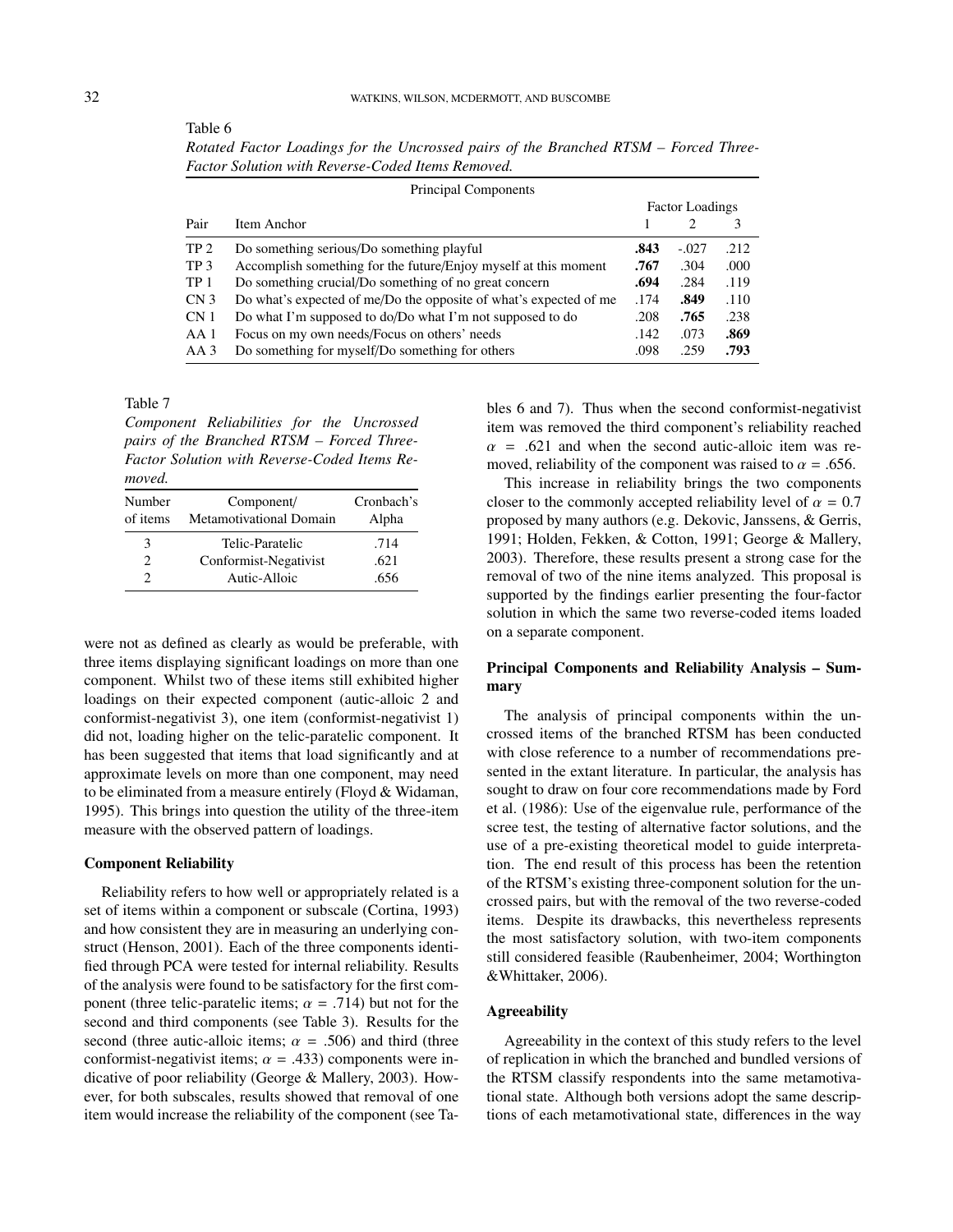|                                           | <b>Metamotivational Domain</b>           |                                          |                                   |  |
|-------------------------------------------|------------------------------------------|------------------------------------------|-----------------------------------|--|
|                                           | Telic/<br>Paratelic                      | Conformist/<br>Negativist                | Autic-Alloic/<br>Mastery-Sympathy |  |
| No of Participants                        | 306                                      | 306                                      | 219                               |  |
| % Of Agreement (including that by chance) | 81.7%                                    | 86.9%                                    | 67.6%                             |  |
| % Of Agreement (excluding that by chance) | $42.1\%$                                 | 50.7%                                    | 16.2%                             |  |
| Kappa Coefficient (K)                     | .421                                     | .507                                     | .162                              |  |
| Strength of K                             | Moderate <sup>1</sup> /fair <sup>2</sup> | Moderate <sup>1</sup> /fair <sup>2</sup> | Slight                            |  |

Table 8 *Analysis of Agreement between Branched and Bundled RTSM.*

 $<sup>1</sup>$  Landis, J. R., and Koch, G. G. (1977).</sup>

<sup>2</sup> Cicchetti, D. V., and Sparrow, S. A. (1981).

the two measures are processed by the respondent and calculated by the researcher mean that identical results should not be assumed. A snapshot of these criteria can be gleaned from the percentage rates of participants classified into the same metamotivational state across each of the three domains for the two versions of the RTSM (see Table 8).

For the telic-paratelic pair, overall classification postintervention was 82.4% telic and 17.6% paratelic in the branched version and 78.4% telic, 21.6% paratelic in the bundled version. For the conformist-negativist pair it was 82.4% conformist and 17.6% negativist according to the branched RTSM whilst the bundled RTSM produced measurements of 86.3% and 13.7% respectively. Within the crossed transactional pairs the branched version scored as follows; 88.1% autic-mastery, 3.2% alloic-mastery, 3.2% autic-sympathy, 5.5% alloic-sympathy. The bundled version recorded more variation with 68% of participants in the autic-mastery state, 13.7% in alloic-mastery, 2.7% in autic-sympathy and 15.5% in alloic-sympathy.

Although these figures in general suggest the two versions of the RTSM are able to produce similar results, it does not tell us how much of this agreeability may be down to chance. Thus in order for this to be established a test of agreeability using the kappa statistic for categorical data was performed. For the telic-paratelic pair of states 250 out of 306 participants were classified identically (81.7%) in both RTSM versions  $(k = .421, p < .001)$ . For the conformist-negativist pair, 266 out of 306 participants (86.9%) were classified into the same states in both RTSM versions  $(k = .507, p < .001)$ . Finally for the crossed transactional states, 148 out of 219 respondents were classified identically (67.6%) in both RTSM versions ( $k = .162$ ,  $p < .001$ ).

There is some degree of variation in the interpretation of the kappa coefficient, but the basic premise being the closer the value is to 1.0, the higher the agreeability (Osborne  $\&$ Costello 2004). In terms of the current study, the result of agreeability analysis on the telic-paratelic and conformistnegativist states can be said to be either moderate (Landis & Koch 1977) or fair (Cicchetti & Sparrow 1981). Less confidence however, can be placed on the agreeability of the branched and bundled RTSM versions regarding the crossed transactional states. For this set of four states the level of agreeability can only be regarded as slight (Landis & Koch 1977), meaning that more synchronicity is perhaps required in this regard.

### Discussion

## Recommendations Based on Principal Component and Reliability Analysis

The analysis performed on the RTSM in the current study has identified some issues worthy of consideration in possible refinement of the measure. The removal of two items from the measure can be seen as the most significant outcome of the analysis. However, it does not follow that recommendation should be made to avoid use of these items in all subsequent studies. This is because firstly as noted in the literature, it must be recognized that findings from any principal component and reliability analyses are to a degree, specific to the sample subjected to the measure (Wilkinson & Task Force, 1999; Henson, 2001; Streiner, 2003). Secondly and of more acute significance to the RTSM, the poor results attached to the two deleted items may be largely attributable to the reverse coding of the items rather than their content.

It is desirable that all items on the RTSM and in particular the two deleted items in the current study are subject to further psychometric testing. However, full use of all items on the RTSM is encouraged. Rather, what researchers administering the RTSM should be recommended against employing, is the use of reverse-coded items on any pen and paper administrations of the RTSM. Since the current study did not make use of any on-line administrations of the RTSM it is not clear if the issues with reverse-coded items apply in computer-based contexts. Examination of the Desselles et al. (2014) study, which administered 54.9% of surveys online, shows no reporting of any problems from the use of reversecoded items.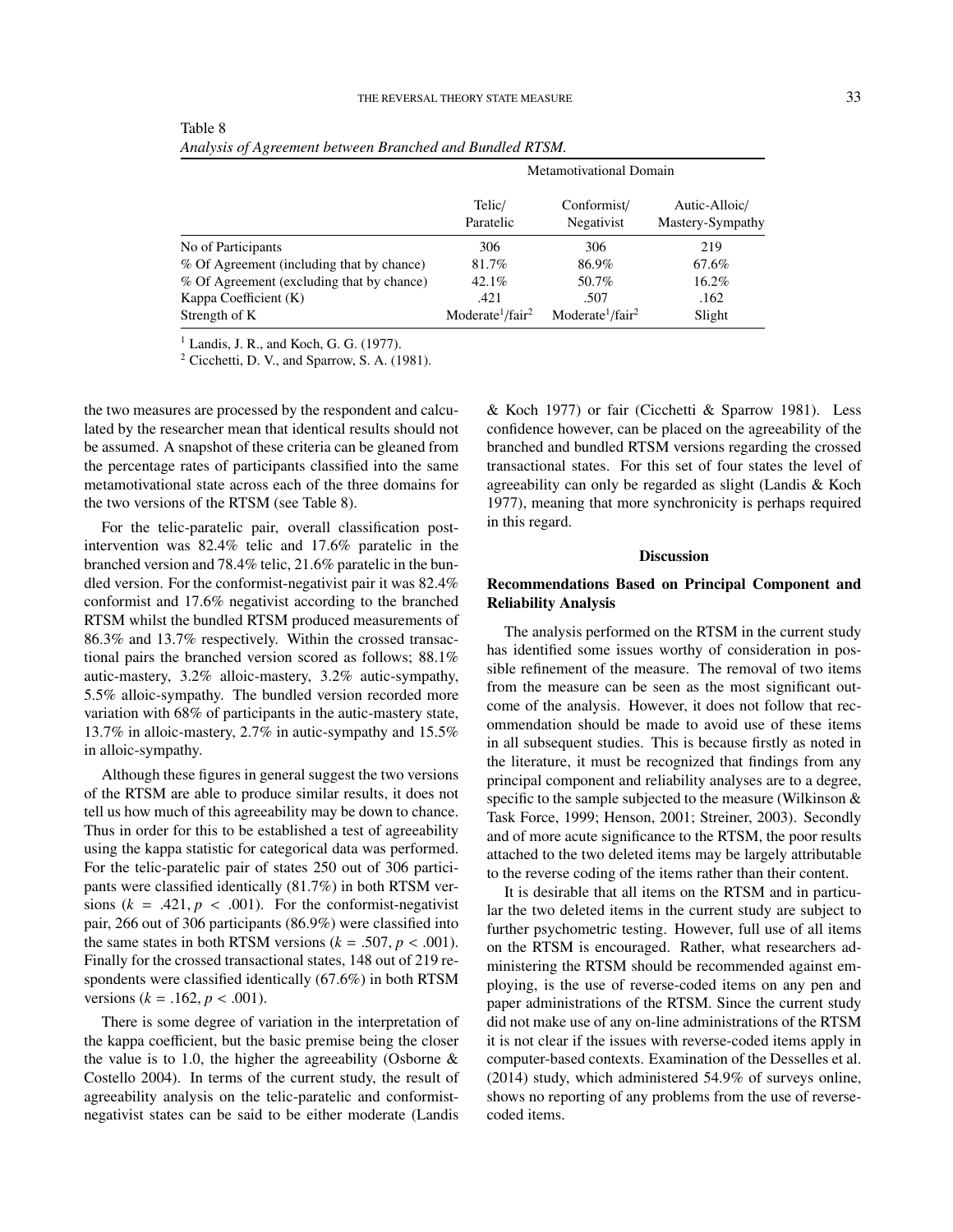It must also be recognised that the flexibility of approaches the RTSM allows the researcher also involves the production of categorical data, which cannot be subjected to the previously mentioned analyses. For researchers administering the bundled version of the RTSM though, the question of construct validity still remains crucial to the generation of meaningful data. To this end, a further recommendation is that future testing of the RTSM uses both the branched and bundled versions. If the construct validity and internal consistency of the branched RTSM can be established, then agreeability analysis between the branched and bundled versions can serve to provide a form of cross-validation.

#### Principal Value of the RTSM

Despite the problems encountered using both versions of the RTSM, the instrument was nevertheless able to effectively capture one of the fundamental requirements of reversal theory research; the phenomenon of reversals. Employing the bundled RTSM as a repeated measure allowed the study to record a significant proportion of metamotivational reversals across the sample, lending empirical weight to reversal theory's central proposition.

Use of the RTSM in this way can be seen as an important advancement of the work by Desselles et al. (2014). Of course it must be recognized that the aim of the authors was not to track reversals but to find accurate measures of metamotivational state. However, empirical investigation directed at the heart of reversal theory requires repeated documenting of metamotivational states. Thus this study has sought to help answer Apter's (2013) call for more research that is able to empirically test the theory.

In addition to allowing the testing of reversals to be made, the RTSM provides a conduit for more comprehensive measuring of metamotivational states. Up until now, state measures within reversal theory have been dominated by the telic-paratelic pair (Svebak & Murgatroyd, 1985; Calhoun, 1995; O'Connell & Calhoun, 2001), the conformistnegativistic pair (O'Connor, 1992) and an overall focus on the somatic states (Cook, Gerkovich, Potocky, & O'Connell, 1993). Thus the RTSM provides the theory with an opportunity to develop a body of research that can enhance understanding around the full range of states. This would help to correct the historical bias in reversal theory research on the telic-paratelic pair. In particular it opens up greater scope to research the transactional pairs and produce more "theorycentred research" (Apter, 2013, p. 1).

The RTSM represents a major breakthrough in reversal theory research that builds on previous measures that did not account for all eight metamotivational domains. The fact that the RTSM is a state rather than trait measure makes it highly sensitive to the empirical needs of the theory; that is to say the moment to moment measuring of states and reversals. However, the RTSM also provides the empirical flexibility

to collate changes in metamotivational state over time and produce what Apter (2013) has called "state balance measures" (p. 4). Employing the RTSM in this way would allow research to better track state dominance over time based on phenomenological experience rather than trait inclinations.

### Limitations

A notable limitation of the current research concerns the completion rates of questionnaires provided by participants in the study. Both versions of the RTSM contained completed (post-intervention) responses to all items from only just over half of the participants questioned (56.6% for the branched, 54.7% for the bundled). These figures are similar to average survey response rates in the behavioral sciences found in studies by Baruch (1999) and Baruch and Holtom (2008). However, in both studies the authors state that these figures deliberately omitted surveys where questionnaires were administered by the researcher directly to the sample. For surveys administered in this way (such as the current study) the authors state that completion rates are likely to be far higher due to the increased compulsion for participants to take part.

Unlike the majority of studies examined by Baruch (1999) and Baruch and Holtom (2008), the percentage of unusable questionnaires in the current study was not the result of participants failing to return them. Instead, the current study received a number of incorrectly or incompletely returned questionnaires. In particular, the crossed transactional items on the bundled version of the RTSM appeared to pose a problem for participants and recorded the lowest number of correct responses for individual items.

Whether this effect is peculiar to the sample used in the study or resultant from the pen and paper method of administration of the measure is uncertain. Use of the RTSM in a dynamically programmed online format may have improved the completion rate of the current study. However, when administered online, the level of control and variability of the conditions in which questions are answered is dramatically altered. This is particularly sensitive to the framework of reversal theory since the conditions in which a survey is completed are likely to have an effect on the concurrent state being experienced.

#### Future Research

Two key issues encountered during the completion of the current study need to be put into context within wider use of the RTSM. Firstly, the low completion rates for the crossed pairs in the bundled version and the branched version as a whole need to be further assessed. Secondly, impact of reverse-coded items also needs to be further considered.

Future studies employing the RTSM should seek to administer the RTSM in both dynamically programmed and pen and paper formats. This would allow the merits of each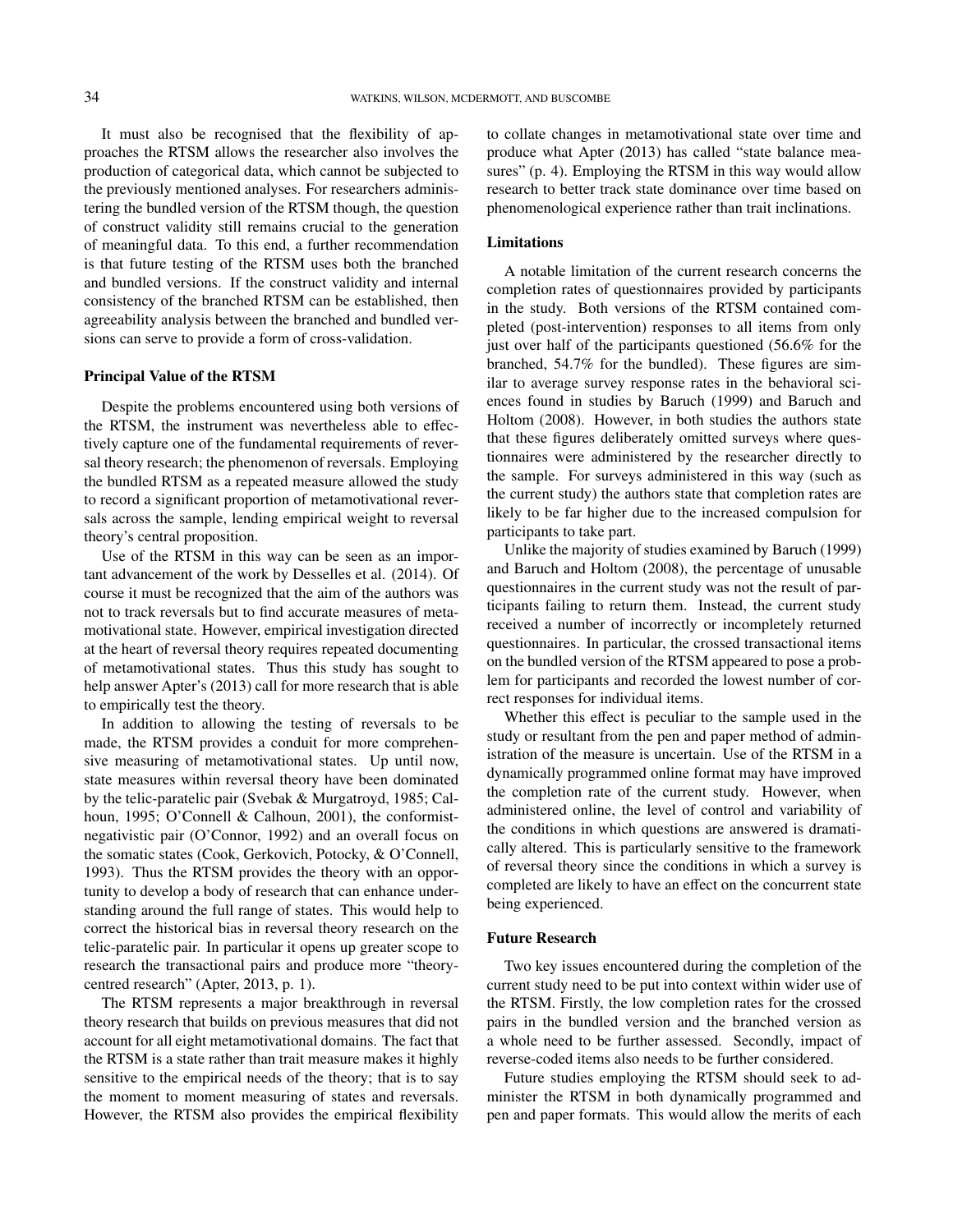format to be further explored and differences in completion rates and "pre-score" states to be compared. It needs to be established whether both the issues previously addressed are peculiar to pen and paper administering of the RTSM. If this is so, recommendations about how the RTSM is administered need to be clarified.

Future research should also seek to widen the demographic samples on which the RTSM is used. The current study has developed this with respect to ethnicity. However, one notable variable for future studies to develop is that of age since this and the Desselles et al study (2014) both employed undergraduate samples. There may still be some teething problems with use of the RTSM as evidenced in this study. However, whilst these need to be assessed with further research, it is the capturing of state data across a variety of contexts and samples that should be most embraced by researchers in reversal theory and beyond.

#### References

- Apter, M. J. (2013). Developing Reversal Theory: Some suggestions for future Research. *Journal of Motivation, Emotion, and Personality, 1*, 1-8. doi: 10.12689/jmep.2013.101
- Apter, M. J., Mallows, R. & Williams, S. (1998). The development of the Motivational Style Profile. Personality and Individual Differences, 24, 7-18.
- Baruch, Y. (1999). Response Rates In Academic Studies A Comparative Analysis. *Human Relations*, *52*, 421-438. doi:10.1177/001872679905200401
- Baruch, Y., & Holtom, B. C. (2008). Survey response rate levels and trends in organizational research. *Human Relations*, *61*, 1139-1160. doi: 10.1177/0018726708094863
- Cattell, R. B. (1966). The Scree Test for the Number of Factors. *Multivariate Behavioral Research*, *1*, 245-276. doi:10.1207/s15327906mbr0102\_10
- Calhoun, J. E. (1996). *Construct validity of the Telic*/*Paratelic State Instrument: a measure of reversal theory constructs* (Unpublished Doctoral dissertation). University of Kansas, Lawrence.
- Cicchetti, D. V., & Sparrow, S. A. (1981). Developing criteria for establishing inter-rater reliability of specific items: applications to assessment of adaptive behavior. *American journal of mental deficiency*, *86*, 127-137.
- Clark, L. A., & Watson, D. (1995). Constructing validity: Basic issues in objective scale development. *Psychological Assessment*, *7*, 309-319. doi:10.1037/1040- 3590.7.3.309
- Cliff, N. (1988). The eigenvalues-greater-than-one rule and the reliability of components. *Psychological Bulletin*, *103*, 276-279. doi:10.1037/0033-2909.103.2.276
- Comfrey, A. L., & Lee, H. B. (1992). *A First Course in Factor Analysis*. Hillsdale, NJ: Lawrence Erlbaum Associates.
- Cook, J.D., Hepworth, S.J., Wall, T.D. & Warr, P.B. (1981). *The Experience of Work: A Compendium and Review of 249 Measures and their Use*. San Diego: Academic Press.
- Cook, M. R., Gerkovich, M. M., Potocky, M., & O'Connell, K. A. (1993). Instruments for the assessment of reversal theory states. *Patient Education and Counseling*, *22*, 99- 106. doi:10.1016/0738-3991(93)90006-I
- Cortina, J. M. (1993). What is coefficient alpha? An examination of theory and applications. *Journal of Applied Psychology*, *78*, 98-104. doi:10.1037/0021-9010.78.1.98
- Dekovic, M., Janssens, J. M., & Gerris, J. R. (1991). Factor structure and construct validity of the Block Child Rearing Practices Report (CRPR). *Psychological Assessment: A Journal of Consulting and Clinical Psychology*, *3*, 182- 187. doi:10.1037/1040-3590.3.2.182
- Desselles, M. L., & Murphy, S. L. (2011). *Development of a Comprehensive State Measure*. Paper presented at the Fifteenth International Reversal Theory Conference, Alexandria, VA. Abstract retrieved from http://www.reversaltheory.net/files/2011/Reversal-Theory-Conf-Book.pdf
- Desselles, M. L., Murphy, S. L., & Theys, E. R. (2014). The Development of the Reversal Theory State Measure. *Journal of Motivation, Emotion, and Personality, 2*, 10-21. doi:10.12689/jmep.2014.202
- Fabrigar, L. R., Wegener, D. T., MacCallum, R. C., & Strahan, E. J. (1999). Evaluating the use of exploratory factor analysis in psychological research. *Psychological Methods*, *4*, 272. doi:10.1037/1082-989X.4.3.272
- Floyd, F. J., & Widaman, K. F. (1995). Factor analysis in the development and refinement of clinical assessment instruments. *Psychological Assessment*, *7*, 286-299. doi:10.1037/1040-3590.7.3.286
- Ford, J. K., MacCallum, R. C., & Tait, M. (1986). The Application of Exploratory Factor Analysis in Applied Psychology: A Critical Review and Analysis. *Personnel Psychology*, *39*, 291-314. doi:10.1111/j.1744- 6570.1986.tb00583.x
- George, D., & Mallery, M. (2003). Using SPSS for Windows Step by Step: A Simple Guide and Reference. Boston, MA: Allyn & Bacon.
- Henson, R. K. (2001). Understanding internal consistency reliability estimates: A conceptual primer on coefficient alpha. *Measurement and Evaluation in Counseling and Development*, *34*, 177-89.
- Holden, R. R., Fekken, G. C., & Cotton, D. H. (1991). Assessing psychopathology using structured Test-item response latencies. *Psychological Assessment: A Journal of Consulting and Clinical Psychology*, *3*, 111-118. doi: 10.1037/1040-3590.3.1.111
- Hughes, G. D. (2009). The Impact of Incorrect Responses to Reverse-Coded Survey Items. *Research in the Schools*, *16*, 76-88.